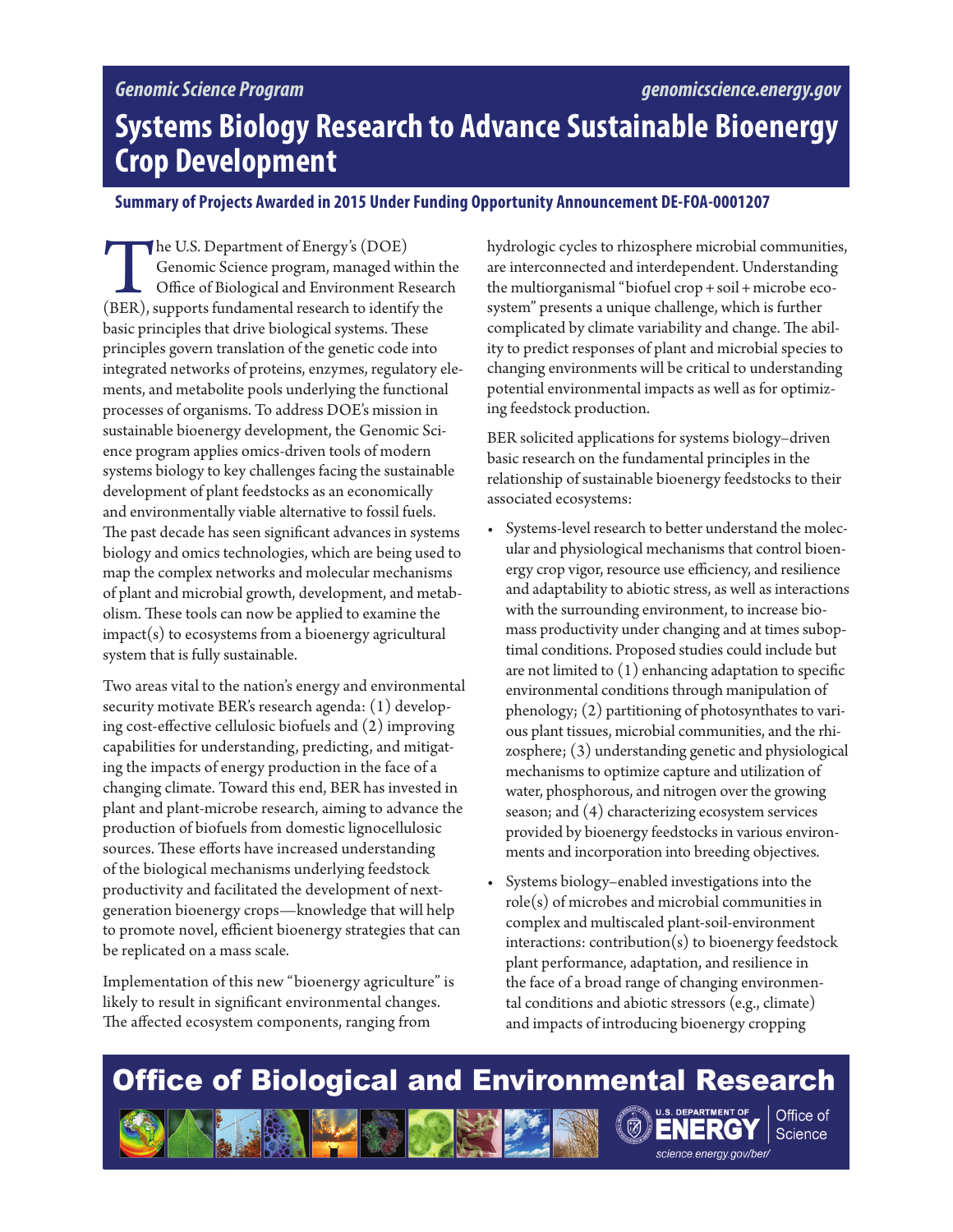#### **Genomic Science Program: Sustainable Bioenergy Crop Development**

systems on the local ecosystem. Proposed studies could include but are not limited to (1) microbiome dynamics associated with particular bioenergy feedstock plants through time and across soil types and climates; (2) microbial effects on soil health and subsequent plant health and changes during crop establishment and growth; (3) biogeochemical processes (i.e., nitrogen, carbon, and phosphorus) mediated by microbial communities in surrounding agricultural soils; (4) host-symbiont specificity; (5) genomic and environmental factors that regulate microbial sources of the greenhouse gases carbon dioxide, methane, and nitrous oxide; and (6) mechanisms controlling carbon inputs to and outputs from the belowground systems of bioenergy crops.

# *EvoNet:* **A Phylogenomic and Systems Biology Approach to Identify Genes Underlying Plant Survival in Marginal, Low-Nitrogen Soils**

- **Principal Investigator:** Gloria Coruzzi (New York University)
- **Co-Principal Investigators:** Rodrigo Gutiérrez (Pontificia Universidad Católica de Chile), Dennis Stevenson (New York Botanical Garden), Robert DeSalle (American Museum of Natural History), W. Richard McCombie (Cold Spring Harbor Laboratory), and Jean-Michel Ané and Heidi Kaeppler (University of Wisconsin–Madison)

**Project Goal and Summary:** Identify the key molecular players in the development of low-nitrogen tolerance within a water-poor environment by exploiting the genomes of "extreme survivor" plants adapted to marginal, extremely nitrogen-poor soils in the arid Chilean Andes. These extreme survivor species cover the main branches in flowering plants and include 7 grass species of particular interest for biofuels, focusing on 24 Chilean species that are relevant to biofuels and their 24 Californian sister species. This project uses a phylogenomic approach and a "paired species" sampling strategy to identify the genes responsible for the divergence of the extreme survivors from their most closely related species growing on arid but nitrogen-replete soils in California. Comparative studies will help to identify the mechanisms underlying physiological and developmental processes that allow efficient capture, assimilation, and remobilization of nitrogen in nitrogen-poor soils. The genes and network modules so uncovered

This Funding Opportunity Announcement focuses on omics-driven basic research aimed at enabling the integrated development of sustainable bioenergy feedstock systems in terrestrial environments within the ecosystem context. The development of integrative, physiologybased models to attain a systems-level understanding of the plant-soil-microbiome ecosystem and identify key parameters of bioenergy plant sustainability is encouraged.The emphasis is on key variables such as genomic properties of biofuel crops and relevant biological processes (e.g., rhizosphere community functions, soil carbon stabilization, nutrient cycling, and greenhouse gas production) that enable quantitative, accurate prediction of plant performance and ecosystem processes under changing environments.

# **2015 Awards**

can potentially be translated to biofuel crops to greatly increase biomass and nitrogen use efficiency in marginal, low-fertility soils.

# **Connecting Nitrogen Transformations Mediated by the Rhizosphere Microbiome to Perennial Cropping System Productivity in Marginal Lands**

- **Principal Investigator:** Sarah Evans (Michigan State University)
- **Co-Principal Investigators:** Lisa Tiemann, Maren Friesen, and James Cole (Michigan State University)

**Project Goal and Summary:** Understand how the rhizosphere microbiome in perennial biofuel cropping systems on marginal lands controls plant nitrogen transformations and availability, plant physiology and root allocation, and changes under different cropping systems and environments. Measurements will be taken on 4 perennial cropping systems: switchgrass, *Miscanthus*, and a 5-species and 18-species assemblage of native prairie plants, with each replicated at 6 sites in Michigan and Wisconsin. Since switchgrass is included in the mixed-species treatments, this project will examine the effect of overall plant diversity on the switchgrass rhizosphere microbiome, crop yields, and soil properties, as well as assess fertilizer applications on nitrogen dynamics. Field and laboratory experiments will be combined, coupling chemical measurements with molecular techniques to examine plant and microbial gene abundance and expression and tracking root exudates to investigate resource exchange between plants and microbes as well as the ultimate fate of nutrients in the plant-microbiome-soil system. This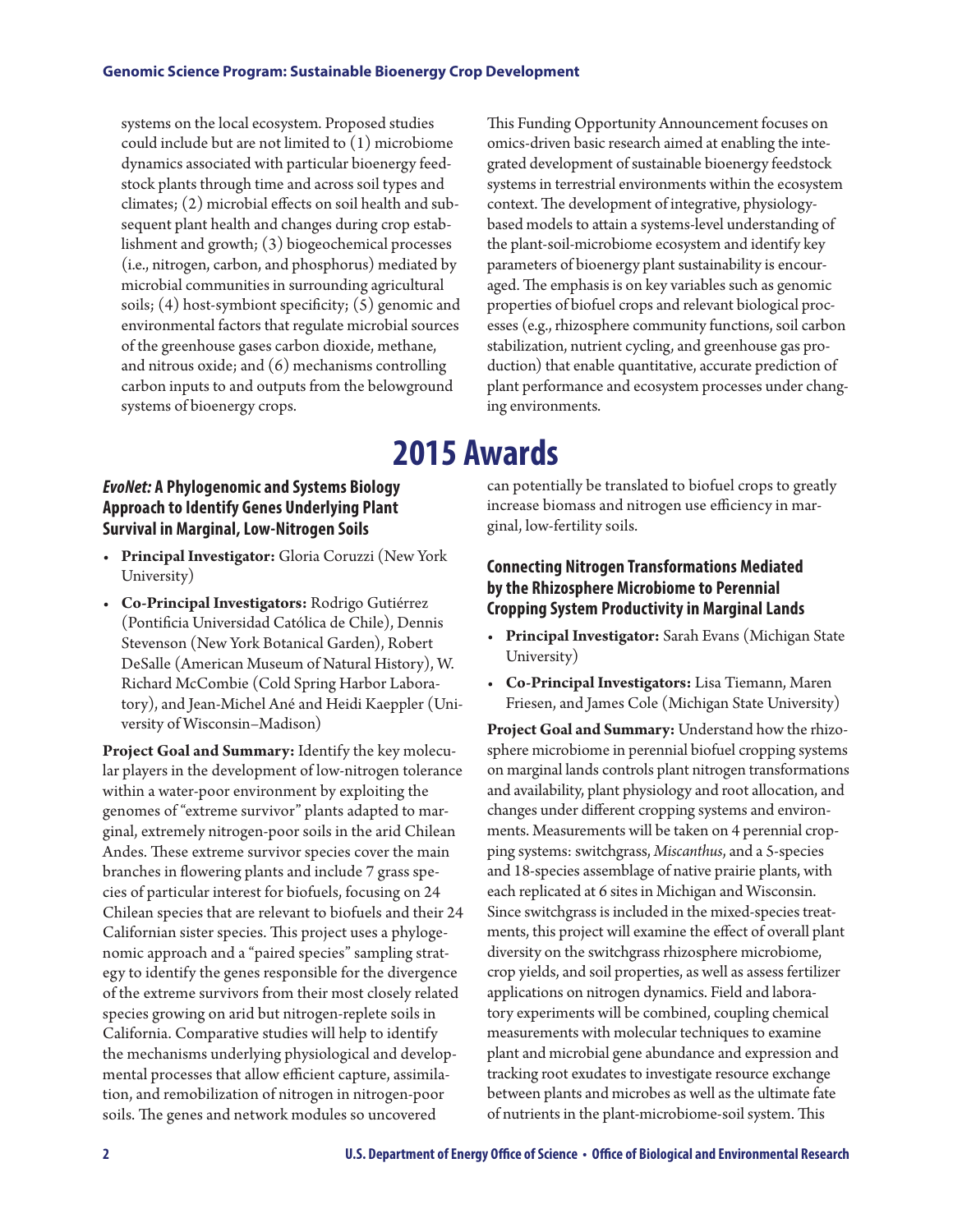work will address the key question of how perennial crops obtain nitrogen in highly degraded, marginal lands, and examines the entire plant-microbiome-soil system to understand how interactions within this system ultimately influence crop yields and soil fertility.

### **Establishment to Senescence: Plant-Microbe and Microbe-Microbe Interactions Mediate Switchgrass Sustainability**

- **Principal Investigator:** Mary Firestone (University of California, Berkeley)
- **Co-Principal Investigators:** Kelly Craven, Michael Udvardi, Wolf Scheible, and Malay Saha (Samuel Roberts Noble Foundation); Jizhong Zhou and Liyou Wu (University of Oklahoma); Jennifer Pett-Ridge (Lawrence Livermore National Laboratory); and Eoin Brodie, Trent Northen, and Peter Nico (Lawrence Berkeley National Laboratory)

**Project Goal and Summary:** Understand the bases of switchgrass productivity and potential environmental effects in marginal soils by dissecting the key molecular mechanisms that differentiate plant-microbe interactions within superior genotypes that are adapted to a range of resource limitations. This study is built on the hypothesis that successful establishment and sustainable cultivation of switchgrass in marginal soils is in part enabled by beneficial plant-microbe interactions, resulting in the promotion of key ecosystem services such as carbon sequestration, soil fertility, and biodiversity. This project has four primary objectives: (1) identify high- and low-performing switchgrass genotypes in marginal soils and determine the functional succession of plant-associated microbial communities during successful switchgrass establishment; (2) characterize plant-microbe and microbe-microbe interactions in switchgrass and its associated microbial community, particularly when challenged by water or nutrient stress; (3) determine how low-input switchgrass production in marginal soils may enhance ecosystem sustainability metrics such as carbon storage, nutrient availability, and soil food webs; and (4) integrate and synthesize experimental data to identify plant-microbe interactions and the underlying mechanisms critical to switchgrass effects on ecosystem sustainability*.* Analyses will target plant-microbe interactions during establishment to gain insight into how symbiotic and associative microbes improve plant performance and biomass production under nutrient- and water-limited conditions.

#### **Climate Adaptation and Sustainability in Switchgrass: Exploring Plant-Microbe-Soil Interactions Across Continental-Scale Environmental Gradients**

- **Principal Investigator:** Tom Juenger (University of Texas, Austin)
- **Co-Principal Investigators:** Kathrine Behrman (University of Texas, Austin); Jeremy Schmutz (HudsonAlpha); Tanja Wolke (Lawrence Berkeley National Laboratory–DOE Joint Genome Institute); Felix Fritschi and Alina Zare (University of Missouri– Columbia); Laura Bartley (University of Oklahoma); Julie Jastrow, Sarah O'Brien, and Roser Matamala (Argonne National Laboratory); Damon Waitt (Lady Bird Johnson Wildflower Center); and Denise Costich [International Maize and Wheat Improvement Center (CIMMYT)]

**Project Goal and Summary:** Address sustainable switchgrass production by exploring plant systems, the plant microbiome, and ecosystem processes through the integrating lens of multiscale modeling. Analyses will be based on a detailed characterization of common gardens at 14 sites across a continental latitudinal gradient. Plant systems research will use locally adapted plant material to explore plant function, understand the mechanistic basis of environmental interactions, and discover the plant genes important for adaptation and sustainability in the face of climate change. Plant-microbiome research will characterize the microbial communities associated with switchgrass using genomic tools, and link these data with plant trait information to evaluate drivers of plantmicrobiome interactions and their impacts on ecosystem processes. Ecosystem processes research will focus on carbon cycle responses at the ecosystem level, coupling plant growth and physiology measurements with carbon pool and flux measurements that integrate carbon dynamics across temporal and spatial scales. Finally, multiscale modeling will define conditions of a sustainable biofuel system and identify key tradeoffs between genetic diversity, productivity, and ecosystem services, filling gaps in current empirical knowledge as well as generating new hypotheses concerning the plant-microbe-soil interface. Ultimately, these studies will identify critical plantmicrobe-soil traits that may be manipulated, through breeding or agronomic management, to improve the sustainability of biofuel feedstocks.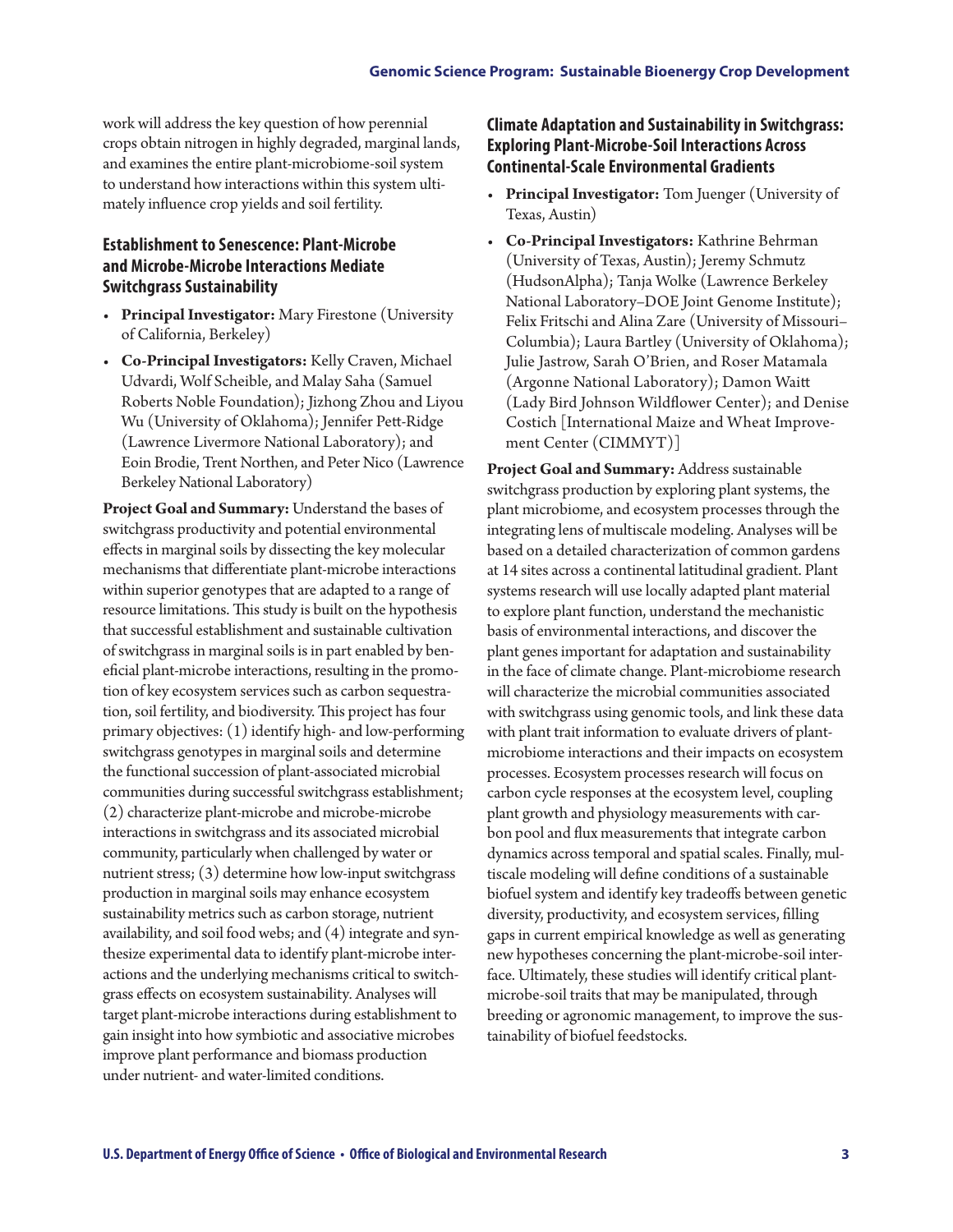#### **Epigenetic Control of Drought Response in Sorghum (EPICON)**

- **Principal Investigator:** Peggy Lemaux [University of California (UC), Berkeley]
- **Co-Principal Investigators:** Devin Coleman-Derr, Elizabeth Purdom, and John Taylor (UC, Berkeley); Jeffrey Dahlberg (UC Kearney Agricultural Research and Extension Center); Robert Hutmacher (UC West Side Research and Extension Center); Christer Jansson (Pacific Northwest National Laboratory– Environmental Molecular Sciences Laboratory); and Chia-Lin Wei (Lawrence Berkeley National Laboratory–DOE Joint Genome Institute)

**Project Goal and Summary:** Generate a model linking sorghum physiology and genetics with its epigenetic regulatory machinery, microbial community, and composite genetic pathways involved in drought response. Efforts will focus on the role that epigenetic signals play over time in acclimation to and recovery from drought. Responses to water deprivation of two sorghum cultivars differing in their drought responses will be followed during drought studies in California's Central Valley, where lack of summer rainfall makes well-controlled, field-based drought studies possible. Phenotypic analyses will be conducted to chart characteristics such as growth, flowering time, and grain and biomass yield. Leaf and root samples also will be taken to track spatiotemporal changes in epigenetic, transcriptomic, metabolomic, and proteomic footprints. Shifts in sorghum-associated microbial community composition and activity throughout the drought period will be studied to determine if changes in membership or functional capacity within the rhizosphere, root endosphere, and phyllosphere correlate with epigenetic, transcriptional, or metabolomic variation in the plant. The ultimate goal is to identify key transcriptional regulators and pathways controlling drought resistance and characterize their mechanisms of action in both the plant and its associated microbial communities. The genetic targets and their regulatory pathways will be utilized in future efforts to improve growth and biomass production of sorghum and other crops in the field and in marginal lands under water-limiting conditions.

### **Systems Analysis of the Physiological and Molecular Mechanisms of Sorghum Nitrogen Use Efficiency, Water Use Efficiency, and Interactions with the Soil Microbiome**

- **Principal Investigator:** Daniel Schachtman (University of Nebraska, Lincoln)
- **Co-Principal Investigators:** Maria Harrison (Boyce Thompson Institute); Stephen Kresovich (Clemson University); Jessica Prenni (Colorado State University); Rebecca Bart, Thomas Brutnell, Daniel Chitwood, Andrea Eveland, and Todd Mockler (Donald Danforth Plant Science Center); Peng Liu (Iowa State University); Susannah Tringe (Lawrence Berkeley National Laboratory–DOE Joint Genome Institute); Ismail Dweikat and Arthur Zygielbaum (University of Nebraska–Lincoln); Jeffrey Dangl (University of North Carolina at Chapel Hill); and Asaph Cousins (Washington State University)

**Project Goal and Summary:** Establish a foundational, systems-level understanding of plant, microbial, and environmental interactions that will lead to strategies for enhancing sorghum growth and sustainability through genetic and microbial adaptations to water- and nitrogenlimited environments. This project will utilize multiple interdisciplinary approaches in varied settings and a range of methods, including classical whole-plant physiology, stable isotope detection, phenomics, transcript profiling, metabolic profiling, 16S amplicon sequencing, metagenomics, microbial genome sequencing, comparative genomics, microbiology, genetics, and computation. Identification of microbial community membership and testing of culturable microbes, as well as genetic dissection of sorghum genotype×microbe interactions, will result in new strategies for the development of microbial solutions to increase abiotic stress tolerance and sustainable sorghum systems. Two major resources will be created: a sorghum microbe collection and a multidimensional relational database to house and access the biological materials and data generated in this project. This research will increase knowledge of the genetic and physiological mechanisms involved in water use efficiency and nutrient use efficiency, which will be used to create sustainable sorghum biofuel feedstock systems on marginal lands.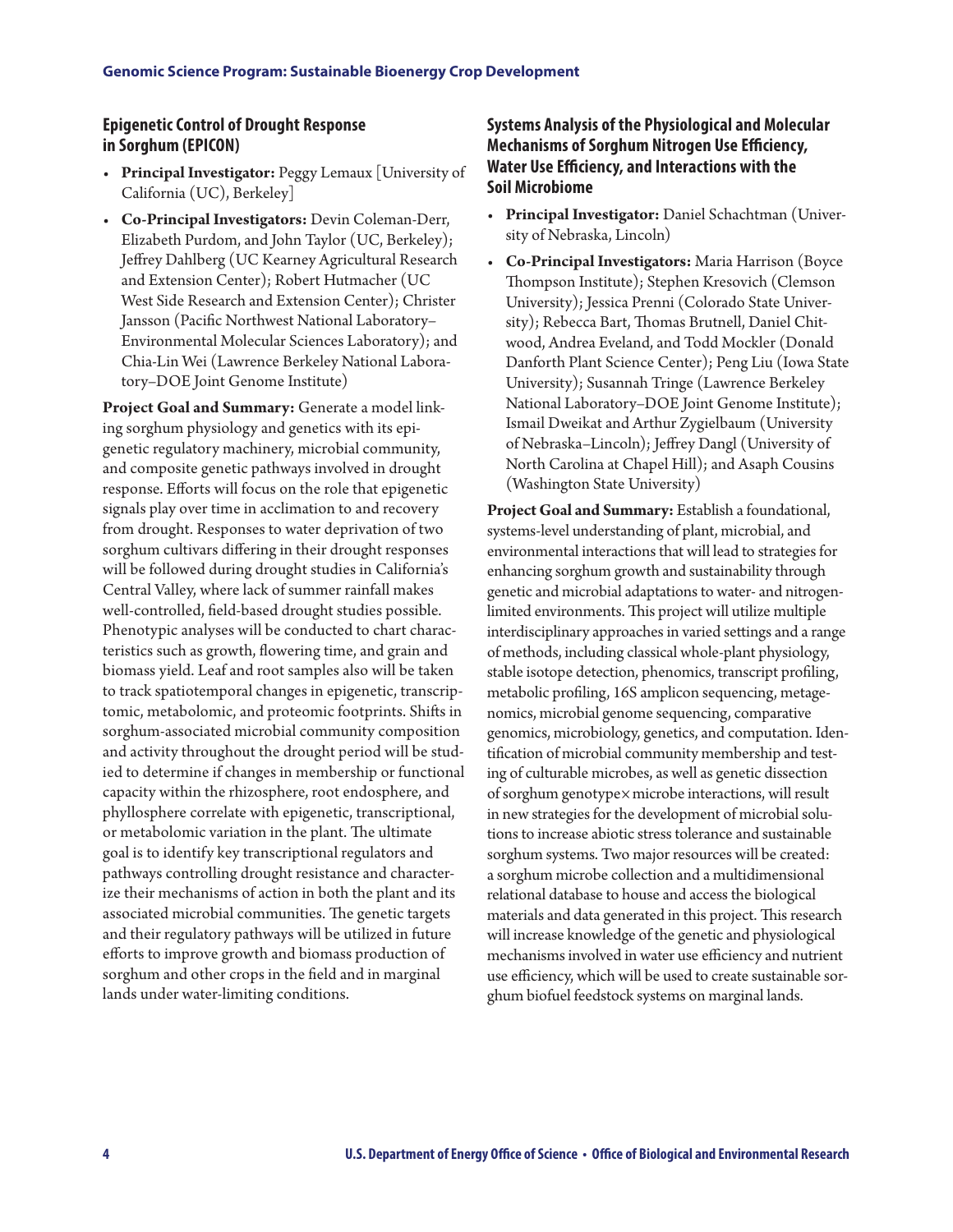

Further information on BER objectives in this area of research can be found on the Genomic Science program website at [genomicscience.energy.gov/sustainability/.](http://genomicscience.energy.gov/sustainability/.) A list of the funded projects discussed in this document, as well as the Funding Opportunity Announcement that initiated them, also is available.

#### **CONTACT**

Dr. Catherine Ronning U.S. Department of Energy Office of Biological and Environmental Research Phone: 301.903.9549 Email: catherine.ronning@science.doe.gov

#### **WEBSITES**

#### **DOE Office of Science**

• [science.energy.gov](http://science.energy.gov)

**DOE Office of Biological and Environmental Research**

• [science.energy.gov/ber/](http://science.energy.gov/ber/)

#### **BER Genomic Science program**

• [genomicscience.energy.gov](http://genomicscience.energy.gov)

**September 2015**